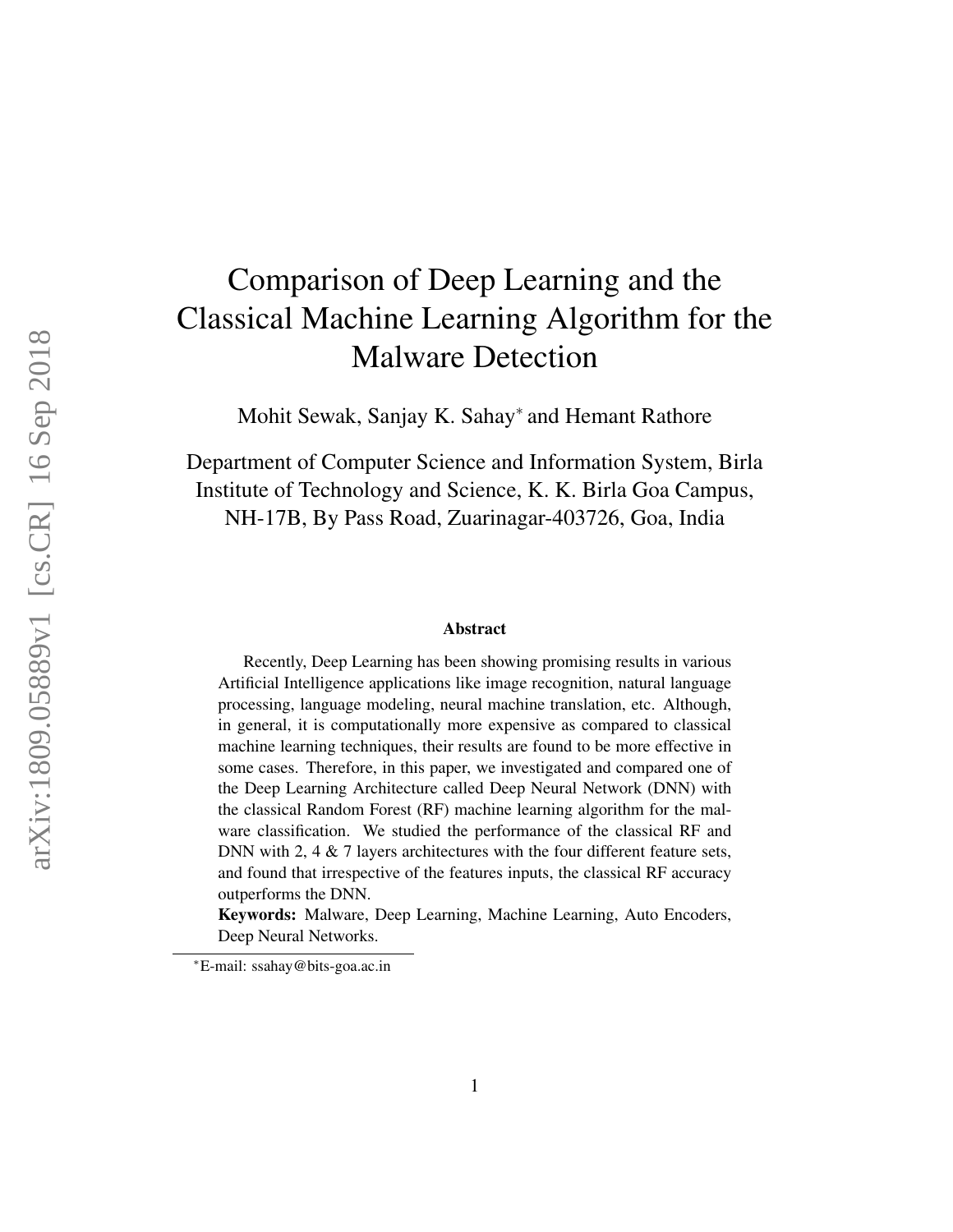#### 1 Introduction

In today's world, information is one of the most valuable assets, but there is a major threat to it by the evolving sophisticated malware (malicious software). The first malware was created for fun, but now its a profit-driven industry [\[1\]](#page-8-0) and in the last couple of years advanced malware uses complex obfuscation methods viz. control/data flow permutation, compression, heap spray, etc. [\[2\]](#page-8-1) to evade the detection techniques. Also, there is an exponential increase in the number of malware released every year. To detect these malware, various techniques are proposed in the past. These methods range from the early day signature-based detection to Machine Learning techniques [\[3\]](#page-8-2). However, it appears that proposed approaches are not sufficient to detect the unknown sophisticated malware. Thus researchers are continuously searching for better techniques to detect the advanced malware and have started applying machine learning techniques for malware detection. These algorithms can detect obfuscated malware and have potential to handle both complexity and scale problem like data pre-processing, feature extraction/selection, model creation and testing. In this Santos et. al claims to obtain an accuracy of ∼96% using opcode frequency as features [\[4\]](#page-8-3). Later on, researchers also applied file-size based segmentation on opcode frequency and improved the average accuracy using different Machine Learning models and claimed that Random Forest can provide the accuracy up to ∼98% with a False Positive Rate (FPR) of ∼1.07% [\[5\]](#page-8-4). For the analysis they used the benchmark malware samples from the Malicia project [\[6\]](#page-8-5).

Recently, Deep Learning has been showing promising results in various Artificial Intelligence applications like image recognition, natural language processing, language modeling, neural machine translation, etc. [\[7\]](#page-8-6). Therefore, in this paper, we compared the effectiveness of a Deep Learning Architecture called Deep Neural Network (DNN) with the classical Random Forest (RF) machine learning algorithm for the malware classification. We did not use the segmentation method as used in the above work. Instead, we used different feature selection/extraction techniques and achieved a much better accuracy (∼99%) using Random Forest with an even better FPR (∼0.24%). Our analysis indicates that Deep Learning based architectures such as Auto-Encoders for feature extraction combining with Deep Neural Networks for the classification does not give statistically better accuracy as compared to state-of-art machine learning technique combinations like Variance Threshold (for feature selection) and Random Forest (for classification) on Malicia data set. Rest of the article is organized as follows. Section 2, in brief, discusses the related work done in the malware classification. Section 3 explains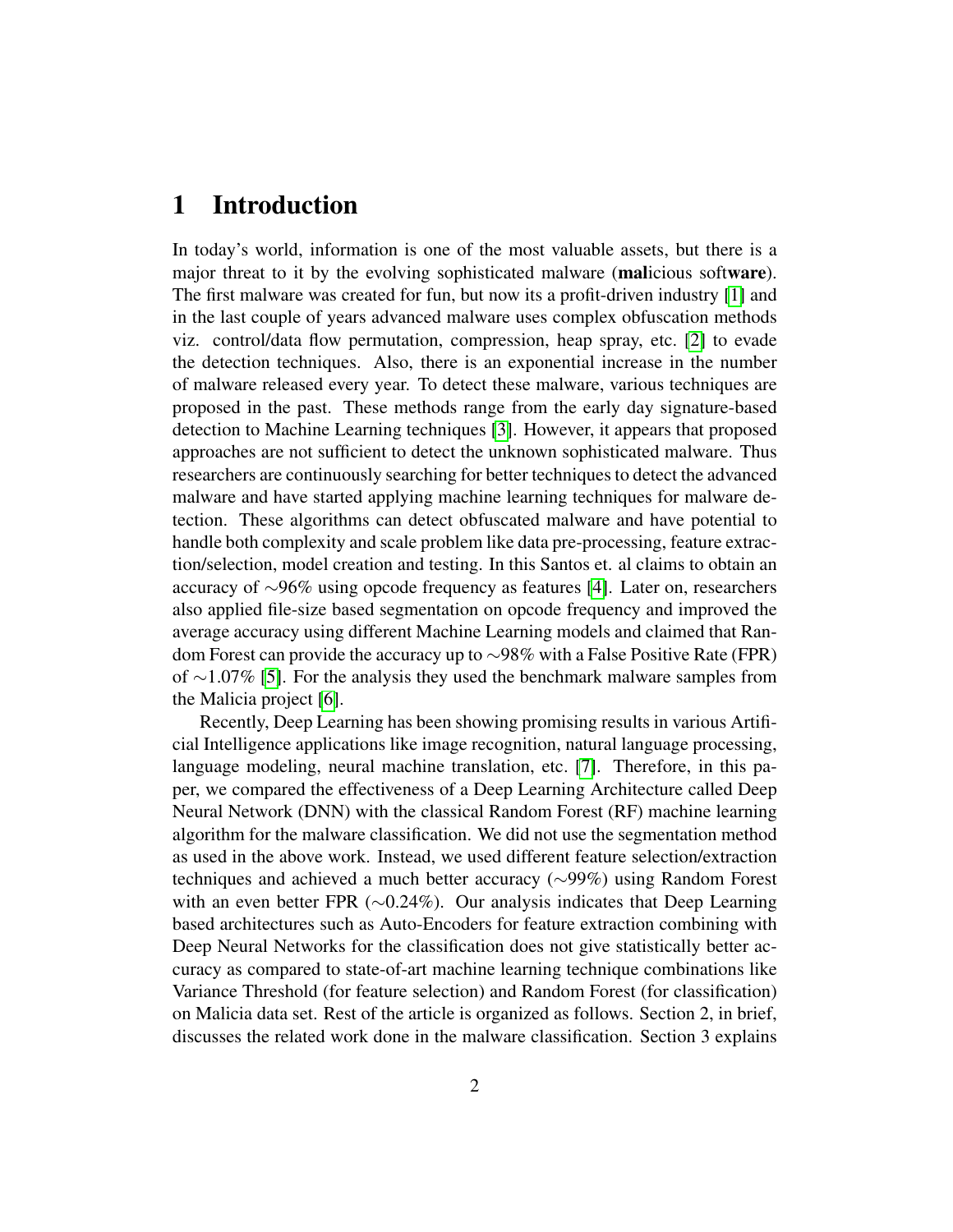the data preprocessing, feature extraction and selection approach for comparing the model. Section 4 compares the results of DNN (2, 4 and 7 layers) with classical RF classifier and Section 5 finally contains the conclusion of the article.

## 2 Related Work

There are two basic approaches to identify malware from the benign programs, namely static analysis, and dynamic analysis. In the static approach without executing the program features are extracted from the file or its associated metadata, and then using the selected/extracted features (e.g., opcode frequency [\[5\]](#page-8-4), strings & byte sequence [\[8\]](#page-8-7), function length [\[9\]](#page-8-8), API Calls [\[10\]](#page-9-0), etc.) the detection algorithm is applied for the classification. Whereas in the dynamic analysis, the program is executed, and then important behavioral aspects and other parameter are captured as features on which the detection algorithm is applied. In addition, there also exists approaches where different features from both the static and dynamic analysis are combined to form a Hybrid approach [\[11\]](#page-9-1). Bilar [\[12\]](#page-9-2) directly used op-code frequency distribution for malware detection whereas Karim et al. [\[13\]](#page-9-3) used op-code sequences and permutations for the same. Ashu et al. applied file-size based grouping and opcode frequency as features to improved the average accuracy with different Machine Learning models with Malicia data set [\[6\]](#page-8-5), and obtained accuracy up to 98%.

For the classification of malware by the supervised machine learning, typically a binary model is developed to differentiate malware and benign programs, and sometimes multinomial models are also constructed for distinguishing samples across the different malware families. In this some popular supervised machine learning algorithm used for malware classification are Naive Bayes [\[14\]](#page-9-4), Support Vector Machine [\[4,](#page-8-3)[14\]](#page-9-4), Decision tree [\[14\]](#page-9-4), Iterative Dichotomiser 3, J48 [\[5\]](#page-8-4), Hidden Markov Models, Random Forest [\[5\]](#page-8-4), AdaBoost, Instance-Based Learning Algorithms [\[14\]](#page-9-4) and TF-IDF [\[4,](#page-8-3)[14\]](#page-9-4). Also, for feature extraction/selection/dimension reduction algorithms can be also used with supervised learning to boost its performance. The popular way of feature extraction is to use an unsupervised learning algorithm for making better representative features at the supervised learning stage, e.g., feature selection methods such as hierarchical, unary variable removal, Goodness evaluator, and Weighted Term Frequency [\[4\]](#page-8-3). However, if feature extraction is not done properly, then it may result in lesser accuracy, higher false positive rates, etc. Due to these shortcomings, Deep Learning based techniques are gaining a lot of traction for the feature extraction and otherwise also. Re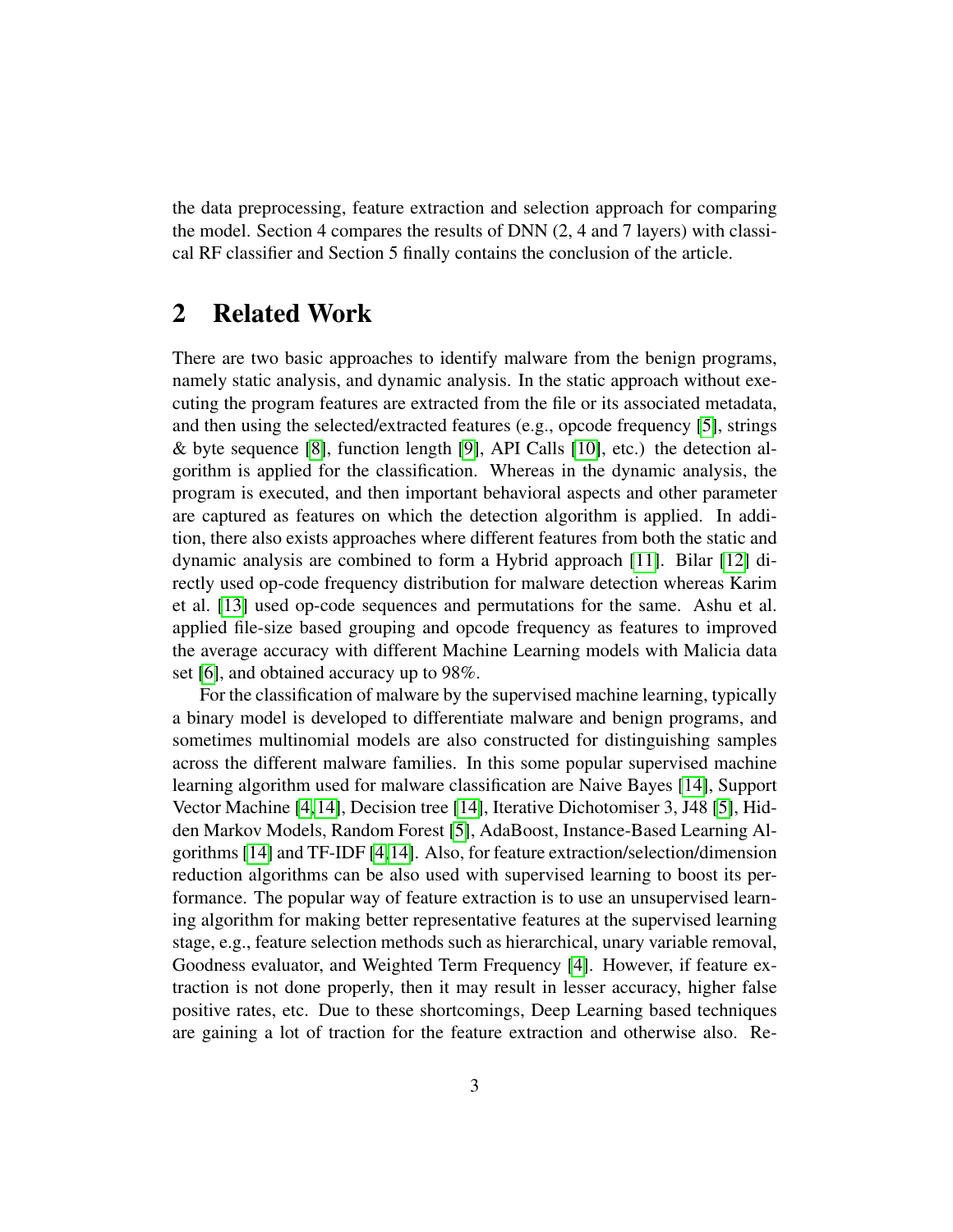cently a lot of efforts has been focused and achieved success with different Deep Learning techniques like Deep Belief Networks [\[15\]](#page-9-5), Deep Neural Networks [\[16\]](#page-9-6), Recurrent Neural Networks (RNN) (its variants like Long Short-Term Memory (LSTM) & Gated Recurrent Unit (GRU)) [\[17\]](#page-9-7) and combination of Recurrent and Convolutional Neural Networks (CNN) [\[18\]](#page-9-8) for supervised learning and classification. Similarly, for optimal feature extraction Deep Belief Networks (DBN) and (Stacked) Auto-Encoders (SAE/ AE), and RNN based Auto-Encoders (RNN-AE) [\[10\]](#page-9-0) have been used.

## 3 Data Pre-Processing and Feature Selection/ Extraction

For the investigation of the popular Random Forest and Deep Neural Networks with 2, 4, 7 layers, we use the 11,308 malicious files downloaded from benchmark Malicia project (one of author posses the dataset [\[5\]](#page-8-4)) with different sets of features for the classification of malware. For the analysis, we collected 2,819 benign files (cross-verified from the 'virustotal.com' [\[19\]](#page-10-0) file scanning service) from different Windows systems. As the number of benign and malicious files are not comparable, we used Adaptive Synthetic (ADASYN) [\[20\]](#page-10-1) technique to alleviate the class imbalance problem. Now using the Linux *objdump* utility, we extracted the opcodes of all the executables and made a cumulative list of all the unique opcodes (*master opcode list*). The extracted unique opcodes are mapped with an integer for further analysis. Then we computed the frequency of each opcode of every executable, and ordered them as per the master opcode list for the comparison of the classifiers under investigation.

The flowchart [1](#page-5-0) shows our approach to classify the malware using Random Forest, 2, 4, and 7 layers Deep Neural Network with the different sets of feature viz. by

- 1. taking all the cumulative opcodes, i.e., all the 1613 opcodes occurrence has been used for the classification.
- 2. selecting the features by keeping the variance threshold (VT) to 0.1, in this case, 616 opcodes occurrence has been used for the classification.
- 3. extracting the features by AutoEncoder with one layer (AE 1L) and three layers (AE 3L). In this input layer takes all the 1613 opcodes occurrence, and output layer has been set to 32 for both AE 1L and AE 3L.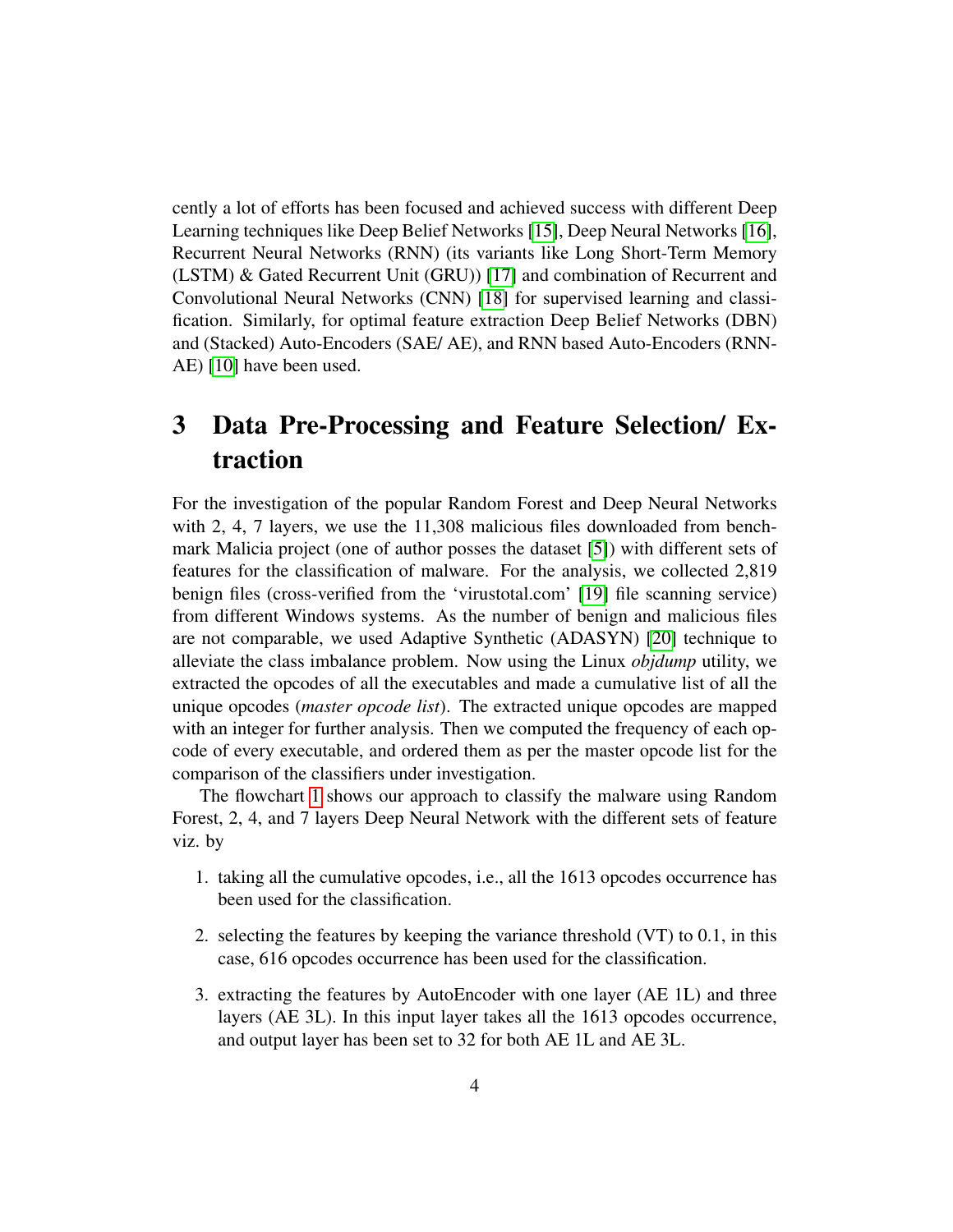Now we randomly split the dataset (containing only opcode occurrence of every executable) for the training and testing of the malicious and benign dataset separately (a conservative side as per the suggested norms to ensure optimal performance [\[21\]](#page-10-2)) in the ratio of 2:1.

## 4 Comparison of Deep Leaning and an effective Machine Learning Random Forest algorithm for the Malware detection

To compare the most popular and effective Machine Learning Random Forest classifier with Deep Learning approaches, we had chosen Deep Neural Network with 2, 4, and 7 layers. For the Random Forest, we use the Python library Sci-Kit Learn [\[22\]](#page-10-3), for DNN and AE we use the Python library Keras [\[23\]](#page-10-4) with Tensor-Flow [\[24\]](#page-10-5) back-end. In DNN, three different layers (2, 4 and 7) architectures have been chosen to understand the performance of the DNN with the increase in the number of hidden layers. Here all the DNN layers use Exponential Linear Units (ELU) [\[25\]](#page-10-6) as activation function, except for the last layer, i.e., prediction layer uses Sigmoid activation function, and the model are trained by setting the dropout rate to 0.1 with a batch size of 64. Also, DNN uses Adam [\[26\]](#page-10-7) optimizer and binary cross-entropy  $(H(p, q))$  [\[27\]](#page-10-8) loss function for the distribution p (actual class) and q (probability of the predicted class) over a set of events  $(x)$  given as:

$$
H(p,q) = -\sum_{x} p(x) \log q(x)
$$

To compare the performance of the Random Forest with 100 trees in the forest, 2, 4, 7 layers DNN, we computed the True Positive Rate (TPR) / Sensitivity / Recall / Hit Rate, True Negative Rate (TNR) / Specificity, Positive Predictive Value (PPV) / Precision and Accuracy (Acc.) defined as [\[28\]](#page-10-9):

$$
TPR = \frac{TP}{TM}; \quad TNR = \frac{TN}{TB}; \quad PPV = \frac{TP}{TP + FP}
$$

$$
Accuracy = \frac{TP + TN}{TM + TB}
$$

where,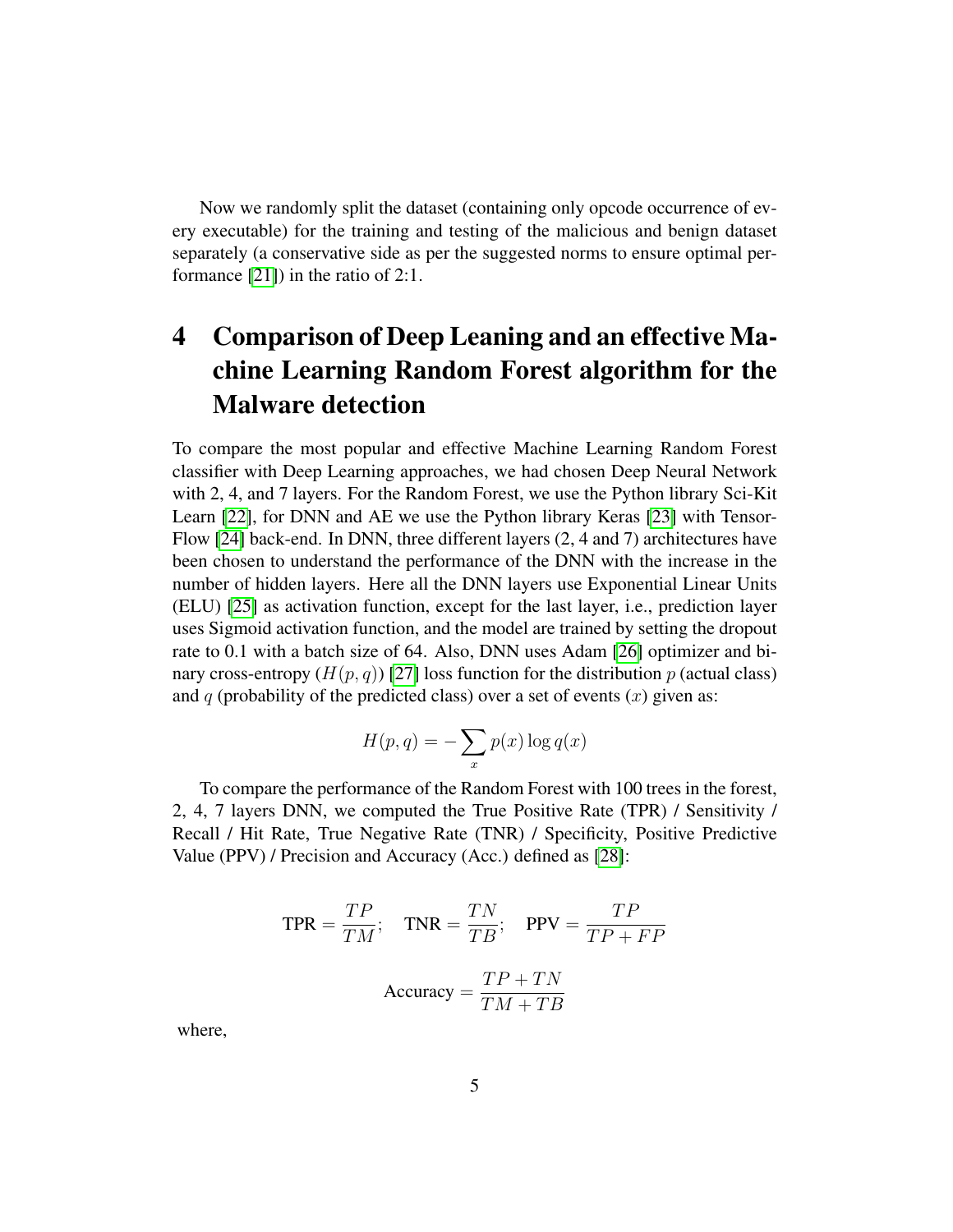

<span id="page-5-0"></span>Figure 1: Flowchart for the classification of malware by RF, 2, 4, 7 layers DNN with different sets of features.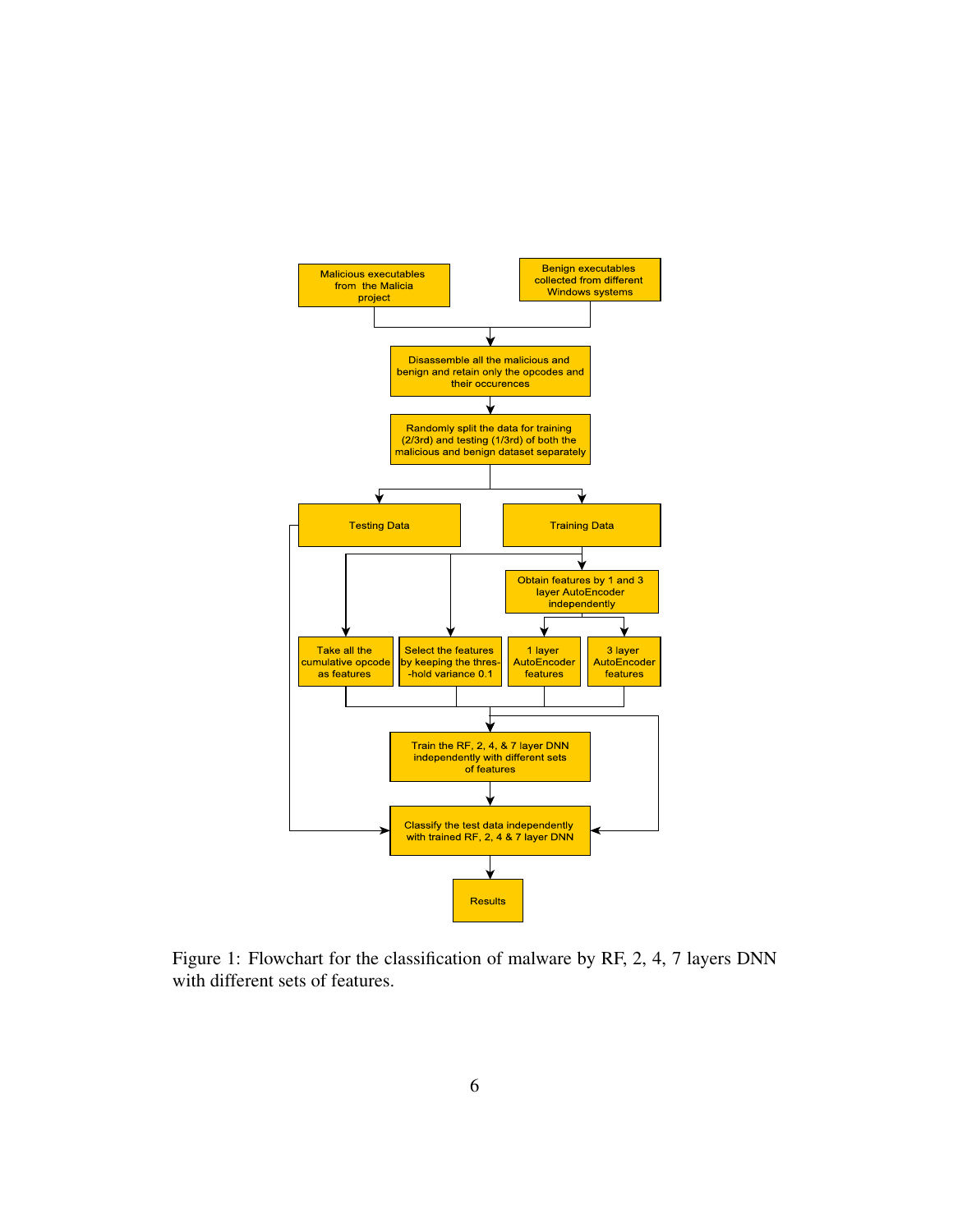- $TP \rightarrow$  True positives; the number of malware instances correctly classified.
- $TN \rightarrow$  True negatives; the number of benign instances correctly classified.
- $FP \rightarrow$  False positives; the number of benign instances wrongly detected as malware.
- $TM \rightarrow$  Total number of malware instances.
- TB  $\longrightarrow$  True number of benign instances.

From the investigation (Table [1\)](#page-7-0), we found that overall the Random Forest's results are better than the 2, 4, 7 layers DNN for all the four different sets of features viz. None (i.e., all the cumulative opcodes taken as the feature), VT, AE-1L, and AE-3L. However, if compared between all the DNN, seven layers DNN performance is the best (99.21% accuracy).

In the classification, features inputs to the classifier play a vital role. Therefore in terms of input features the analysis shows that classical RF performance is more or less same with None or VT features. DNN-2L gives the best accuracy with the features obtained by VT, whereas DNN with 4 layers gives the highest accuracy with AE-1L. However, among the DNN's (with different features inputs) AE-1L provides the maximum accuracy (99.21%) but if the feature input is from AE-3L, then there is ∼6% decrease in the classification accuracy.

## 5 Conclusion

In this paper, we compare the performance of the classical machine learning Random Forest techniques and Deep Neural Networks (with multiple architectures) for the classification of malware with different sets of features. We found that overall classical ML algorithm Random Forest outperform the different layers architecture of DNN. The best accuracy obtained by RF and DNN are 99.78% and 99.21% with feature set obtained by VT and AE-1L respectively. This indicates that Deep Learning based architectures such as Auto-Encoders (used for feature extraction) and when combined with Deep Neural Networks (for the classification) may be an overkill the Malicia Dataset because its obfuscation technique may not be too complex to predict the malware using opcode frequency as a feature. Therefore it does not provide statistically better accuracy as compared to classical machine learning RF. However, further investigation is required to understand the effectiveness of Deep Learning techniques like RNN, LSTM, ESN,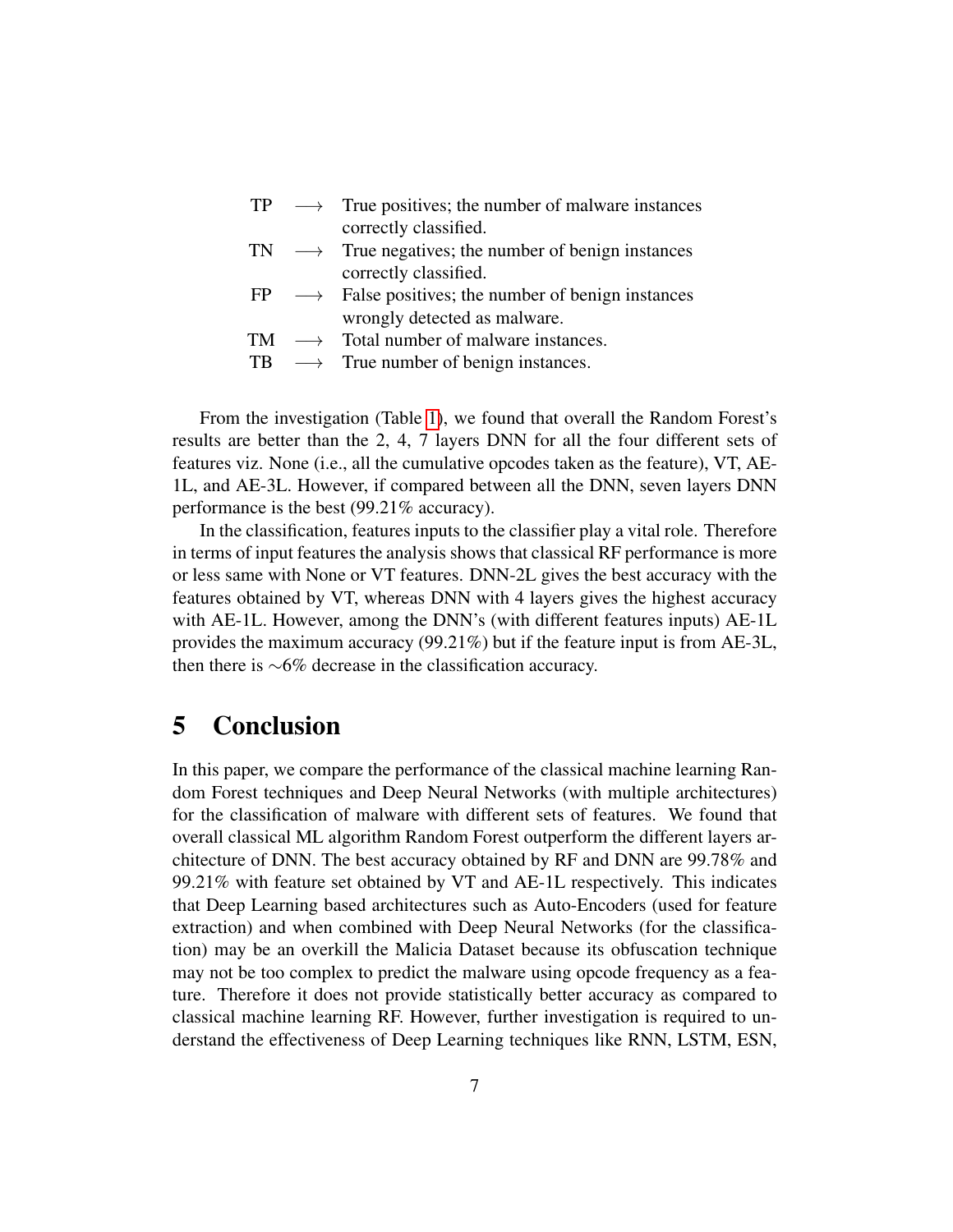| Classifiers       | Features | Acc.   | <b>TPR</b> | <b>TNR</b> | <b>PPV</b> |
|-------------------|----------|--------|------------|------------|------------|
| <b>RF</b>         | None     | 0.9974 | 0.9948     | 1.0000     | 1.0000     |
| DNN 2L            | None     | 0.9779 | 0.9633     | 0.9926     | 0.9924     |
| DNN <sub>4L</sub> | None     | 0.9742 | 0.9538     | 0.9948     | 0.9946     |
| DNN <sub>7L</sub> | None     | 0.9615 | 0.9905     | 0.932      | 0.9366     |
| <b>RF</b>         | VT       | 0.9978 | 0.9959     | 0.9997     | 0.9997     |
| DNN 2L            | VT       | 0.9884 | 0.9832     | 0.9937     | 0.9937     |
| DNN <sub>4L</sub> | VT       | 0.9869 | 0.9796     | 0.9942     | 0.9942     |
| DNN <sub>7L</sub> | VT       | 0.9620 | 0.9889     | 0.9348     | 0.9389     |
| <b>RF</b>         | AE 1L    | 0.9941 | 0.9886     | 0.9997     | 0.9997     |
| DNN 2L            | AE 1L    | 0.9695 | 0.9457     | 0.9937     | 0.9934     |
| DNN <sub>4L</sub> | AE 1L    | 0.9899 | 0.9829     | 0.9970     | 0.9970     |
| DNN <sub>7L</sub> | AE 1L    | 0.9921 | 0.9861     | 0.9981     | 0.9981     |
| RF                | AE 3L    | 0.9936 | 0.9872     | 1.0000     | 1.0000     |
| DNN 2L            | AE 3L    | 0.9625 | 0.9375     | 0.9879     | 0.9874     |
| DNN <sub>4L</sub> | AE 3L    | 0.9716 | 0.9861     | 0.9568     | 0.9585     |
| DNN 7L            | AE 3L    | 0.9360 | 0.8797     | 0.9931     | 0.9923     |

<span id="page-7-0"></span>Table 1: Results with multiple feature methods and classification models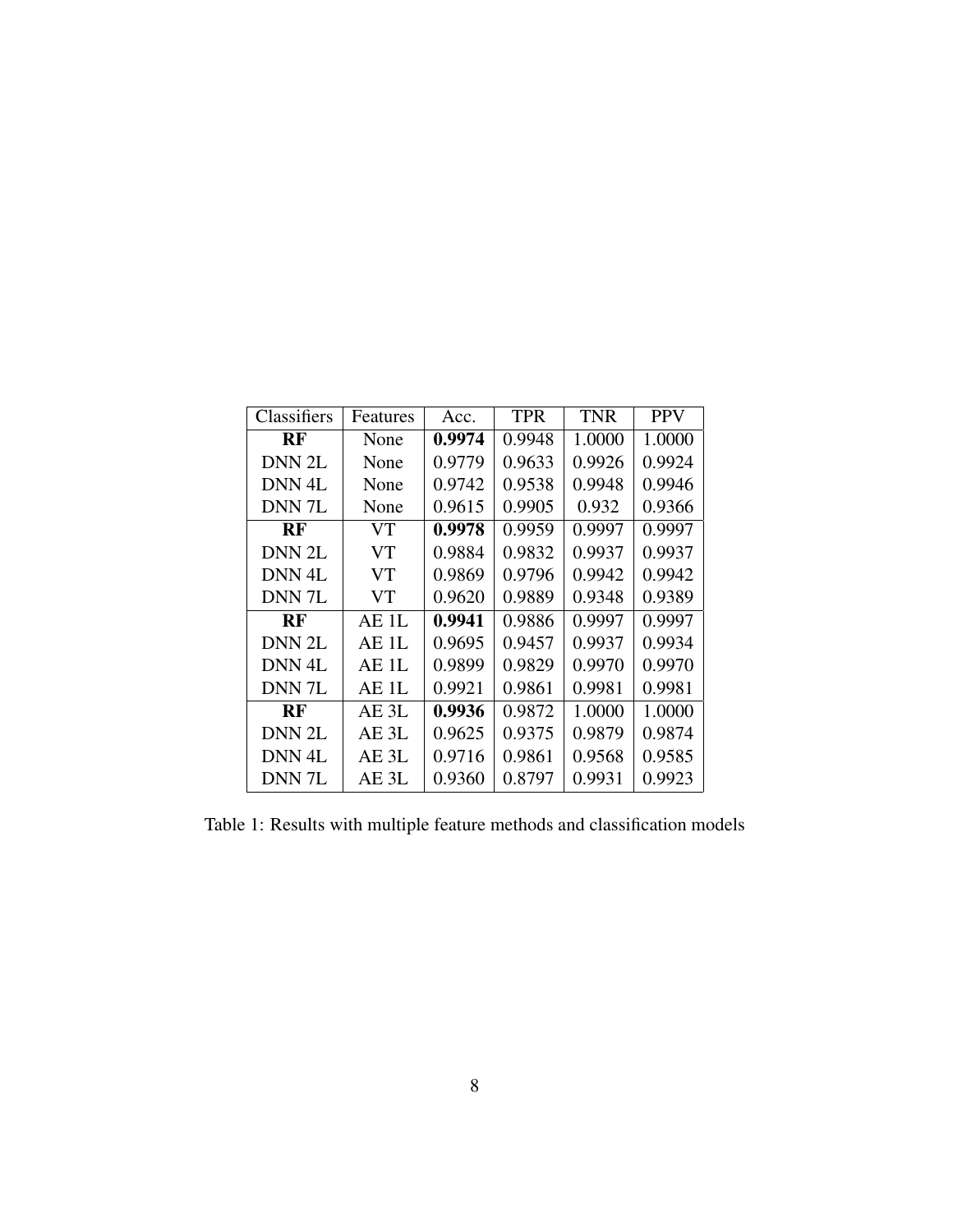etc. coupled with more advanced data processing and feature extraction methods, and the work in this direction is in progress.

## References

- <span id="page-8-0"></span>[1] Security software - statistics & facts. [https://www.statista.com/](https://www.statista.com/topics/2208/security-software) [topics/2208/security-software](https://www.statista.com/topics/2208/security-software), 2016, Date last accessed 21- March-2018.
- <span id="page-8-1"></span>[2] Ilsun You and Kangbin Yim. Malware obfuscation techniques: A brief survey. In *2010 International Conference on Broadband, Wireless Computing, Communication and Applications*, pages 297–300, November 2010.
- <span id="page-8-2"></span>[3] Ashu Sharma and S. K. Sahay. Evolution and detection of polymorphic and metamorphic malwares: A survey. *International Journal of Computer Applications*, 90(2):7–11, March 2014.
- <span id="page-8-3"></span>[4] Igor Santos, Felix Brezo, Xabier Ugarte-Pedrero, and Pablo G. Bringas. Opcode sequences as representation of executables for data-mining-based unknown malware detection. *Information Sciences*, 231:64 – 82, 2013. Data Mining for Information Security.
- <span id="page-8-4"></span>[5] Ashu Sharma and Sanjay Kumar Sahay. An effective approach for classification of advanced malware with high accuracy. *International Journal of Security and Its Applications*, 10(4), 2016.
- <span id="page-8-5"></span>[6] Malicia project. <http://malicia-project.com>, 2012, Date last accessed 15-July-2014.
- <span id="page-8-6"></span>[7] Mohit Sewak, Md. Rezaul Karim, and Pradeep Pujari. *Practical Convolutional Neural Network Models*. Packt Publishing Ltd., 2018.
- <span id="page-8-7"></span>[8] M. G. Schultz, E. Eskin, F. Zadok, and S. J. Stolfo. Data mining methods for detection of new malicious executables. In *Proceedings 2001 IEEE Symposium on Security and Privacy. S P 2001*, pages 38–49, 2001.
- <span id="page-8-8"></span>[9] R. Tian, L. M. Batten, and S. C. Versteeg. Function length as a tool for malware classification. In *2008 3rd International Conference on Malicious and Unwanted Software (MALWARE)*, pages 69–76, October 2008.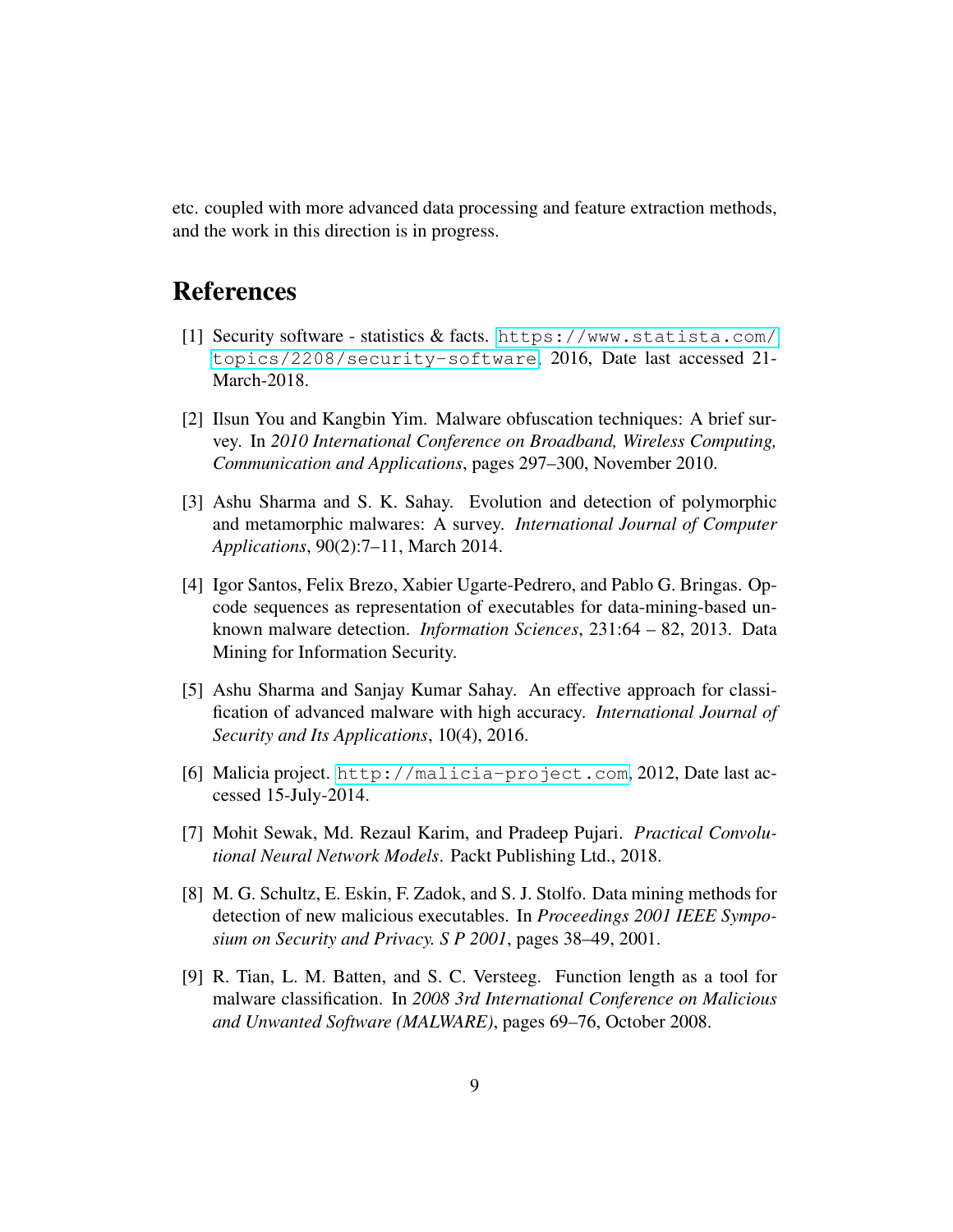- <span id="page-9-0"></span>[10] Xin Wang and Siu-Ming Yiu. A multi-task learning model for malware classification with useful file access pattern from api call sequence. *CoRR*, abs/1610.05945, 2016.
- <span id="page-9-1"></span>[11] Mansour Ahmadi, Dmitry Ulyanov, Stanislav Semenov, Mikhail Trofimov, and Giorgio Giacinto. Novel feature extraction, selection and fusion for effective malware family classification. In *Proceedings of the Sixth ACM Conference on Data and Application Security and Privacy*, CODASPY '16, pages 183–194, New York, NY, USA, 2016. ACM.
- <span id="page-9-2"></span>[12] Daniel Bilar. Opcodes as predictor for malware. *Int. J. Electron. Secur. Digit. Forensic*, 1(2):156–168, January 2007.
- <span id="page-9-3"></span>[13] Md. Enamul Karim, Andrew Walenstein, Arun Lakhotia, and Laxmi Parida. Malware phylogeny generation using permutations of code. *Journal in Computer Virology*, 1:13–23, 2005.
- <span id="page-9-4"></span>[14] Jeremy Z. Kolter and Marcus A. Maloof. Learning to detect malicious executables in the wild. In *Proceedings of the Tenth ACM SIGKDD International Conference on Knowledge Discovery and Data Mining*, KDD '04, pages 470–478, New York, NY, USA, 2004. ACM.
- <span id="page-9-5"></span>[15] O. E. David and N. S. Netanyahu. Deepsign: Deep learning for automatic malware signature generation and classification. In *2015 International Joint Conference on Neural Networks (IJCNN)*, pages 1–8, July 2015.
- <span id="page-9-6"></span>[16] J. Saxe and K. Berlin. Deep neural network based malware detection using two dimensional binary program features. In *2015 10th International Conference on Malicious and Unwanted Software (MALWARE)*, pages 11–20, October 2015.
- <span id="page-9-7"></span>[17] R. Pascanu, J. W. Stokes, H. Sanossian, M. Marinescu, and A. Thomas. Malware classification with recurrent networks. In *2015 IEEE International Conference on Acoustics, Speech and Signal Processing (ICASSP)*, pages 1916–1920, April 2015.
- <span id="page-9-8"></span>[18] Bojan Kolosnjaji, Apostolis Zarras, George Webster, and Claudia Eckert. Deep learning for classification of malware system call sequences. Byeong Ho Kang and Quan Bai, editors, *AI 2016: Advances in Artificial Intelligence*, pages 137–149, Cham, 2016. Springer International Publishing.